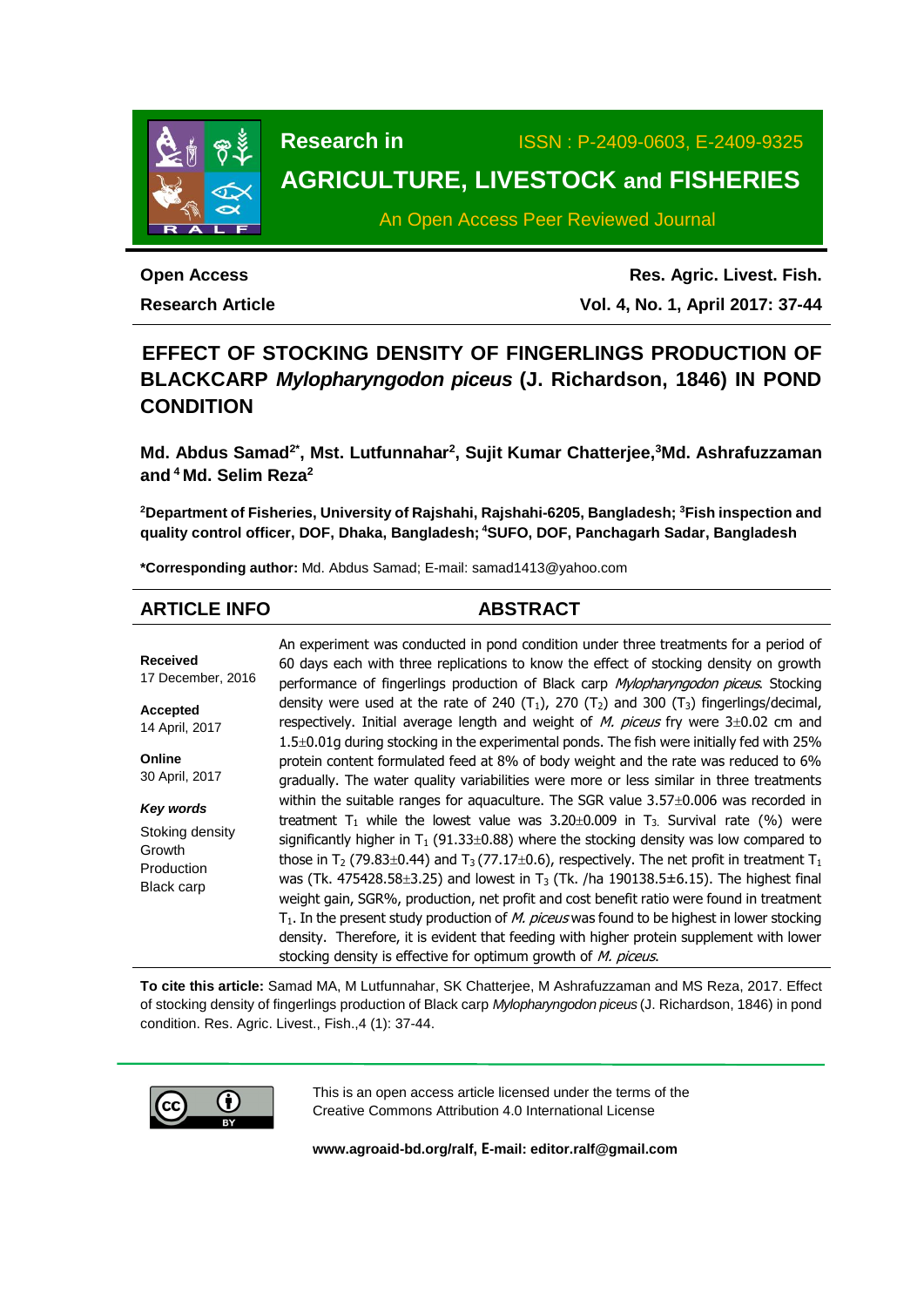# **INTRODUCTION**

Aquaculture is the cultivation of fish in captivity under controlled conditions. At present it is an important and rapidly expanding enterprise all over the world. In fish farming the management is directed towards the realization of maximum fish biomass within a certain time (Verreth, 1999; De-Franceso *et al.,* 2007; Schuchardt *et al.,* 2008). In Indian subcontinent, fisheries has always played a pivotal role in the food and nutritional security of the people (Sugunan, 2002). Black carp in Bangladesh is also called snail carp (Rahman, 2005) as it can reduce and control snail's biomass as well as increase the carrying capacity of the pond. Fingerling of Black carp is not available in Bangladesh for grow-out production. Therefore, a suitable culture method for rearing of *M. piceus* fry is very important to ensure reliable and regular supply of fingerlings.

Changes of population densities of fishes may lead to changes in growth and survival rate (Miao, 1992). Fish larvae grow slowly and have a low survival rate at high stocking density (Huang and Chiu, 1997). The density at which a fish species can be stocked is an important factor in determining the economic viability of a production system in intensive aquaculture (Papst *et al.,* 1992).The high stocking density, however, may exert adverse effects on growth and survival. Therefore, it is necessary to predetermine and standardize the optimum stocking density for each species in order to obtain the best possible output.

# **MATERIALS AND METHODS**

### **Research area and time**

The experiment was carried out for a period of 60 days from  $17<sup>th</sup>$  July to  $16<sup>th</sup>$  September, 2013 in Rajshahi University hatchery complex. Initial average length and weight of *M. piceus* fry 3.0±0.02 cm in length and 1.5±0.01g in weight were stocked in the experimental ponds. The experimental ponds were rectangular in shape with similar size, depth and bottom type including water supply facilities. The average area of the ponds was 0.60 decimal (0.0024 hector). The water depth was maintained around 1.0-1.25 m.

#### **Experimental design**

The experiment was conducted in the pond into three treatments viz.  $T_1$ ,  $T_2$  and  $T_3$ . Each experiment having three replications for evaluation of fingerlings production of *M. piceus*. In this experiment stocking density were 240/decimal (59280/ ha), 270/decimal (66690/ha) and 300/decimal (74100/ha) in the treatment  $T_1$ ,  $T_2$ ,  $T_3$ respectively.

#### **Pond preparation**

Rotenone (19.76 kg/ha) was used for the removal of predatory and unwanted fish species. After 7 days, all ponds were treated with lime at the rate of 247 kg/ha to disinfect the water. The sources of water of experimental ponds were rainfall and deep tube-well. During the introduction of water in each experimental pond, fine mesh (2 mm) nylon net hapa was used in the mouth of the pumped water to prevent predatory fish egg, spawns, fry and adult or fry of aquatic harmful insects to inhabit their entrance.

#### **Collection and stocking of Fry**

Fry of black carp were collected from private hatchery of Jessore. Before releasing the fry to the experimental pond the initial length and weight of 10 fry were recorded with the help of measuring scale and a sensitive portable electric balance (KD300kc: 0.01g-300g).

#### **Feed preparation and feeding**

The supplemental feed was given to fry at the rate of 8%, 6% in 1<sup>st</sup> and 2<sup>nd</sup> month respectively. The quantities of feed were adjusted every 15 days interval on the basis of increase in the average body weight of the stocked biomass. Half of the ration was supplied at 9.00 am and remaining half was supplied at 4.00 pm. The proximate composition of feed has been presented in the table 1 and 2.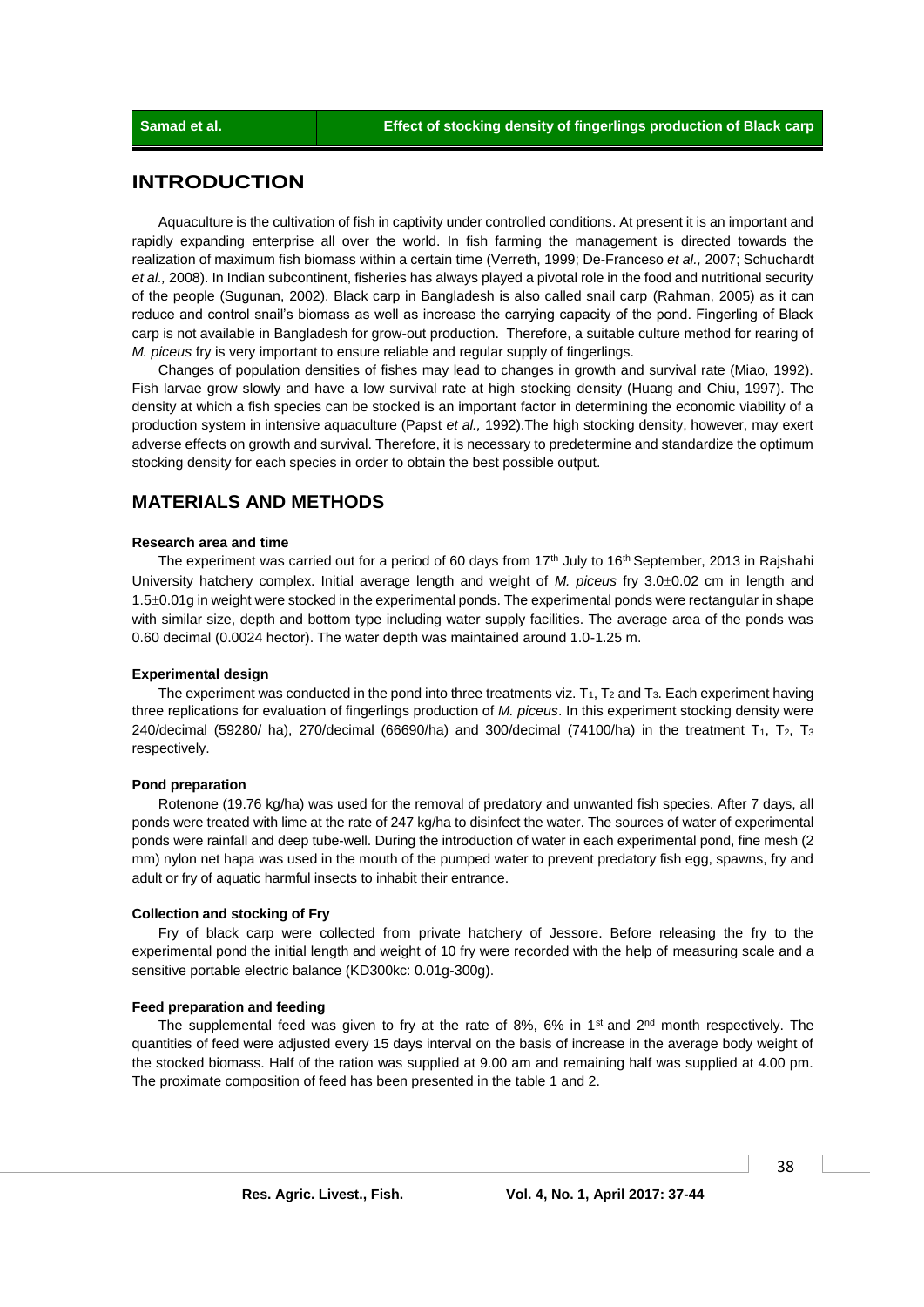#### **Table 1.**Composition of feed used in the experiment

| Ingredients      | Inclusion rate (%) |
|------------------|--------------------|
| Fish meal        | 20                 |
| Rice bran        | 30                 |
| Wheat flour      | 30                 |
| Mustard oil cake | 20                 |

**Table 2.** Proximate composition of feed used in the experiment

| <b>Components</b> | <b>Diets</b> |
|-------------------|--------------|
| Moisture          | 13.0         |
| Crude protein     | 25.0         |
| Crude lipid       | 10.98        |
| Crude Fiber       | 11.34        |
| Ash               | 10.2         |
| <b>NFE</b>        | 29.48        |

\* Nitrogen free extract (NFE) calculated as 100% (Moisture + Crude protein+ Crude lipid+ Crude Fiber+ Ash)

#### **Sampling procedure**

Sampling was done on every fortnight interval by random sampling of 10% fry from each experimental pond by using a small net. Weight was taken with an electric balance and length was recorded with measuring board. All the collected data were recorded and finally calculated the average length and weight of fry according to treatment on each sampling day.

#### **Water quality parameters**

Physico-chemical parameters like water temperature (C), transparency (cm), Dissolved oxygen (mg/1), CO<sup>2</sup> (mg/l), NH3-N (mg/1), pH, Alkalinity (mg/1) of each experimental pond were measured at 15 days interval and data were recorded. Temperature was recorded by using a Celsius thermometer, transparency was recorded by secchi disc and other chemical parameters were recorded by using Hack kit box (HACK kit, FF-2, USA).

#### **Growth parameters**

The growth, length in cm and weight in g was measured in every 15 days interval. To evaluate the fish growth the following parameters were measured.

- i. Weight gain (g) = Average final weight Average initial weight
- ii. Length gain (cm) = Average final length Average initial length

iii. Specific growth rate (SGR) = 
$$
\frac{\text{Ln}W_2 - \text{Ln}W_1}{T_2 - T_1} \times 100
$$

Where,  $W_2$  = Final live body weight (mg) at time  $T_2$  $W_1$  = Initial live body weight (mg) at time  $T_1$ 

iv. Survival rate was calculated by the following formula  $=$ 

Initial number of fry – Final number of fry  $\times$ 100 (Brown, 1957)

v. Production of fishes = No. of fish harvested x final weight of fish.

#### **Economics analysis**

A simple economic analysis was done to estimate the economic return in each treatment for experiment. The total cost of inputs was calculated and the economic return was determined by the differences between the total return (from the current market prices) and the total input cost.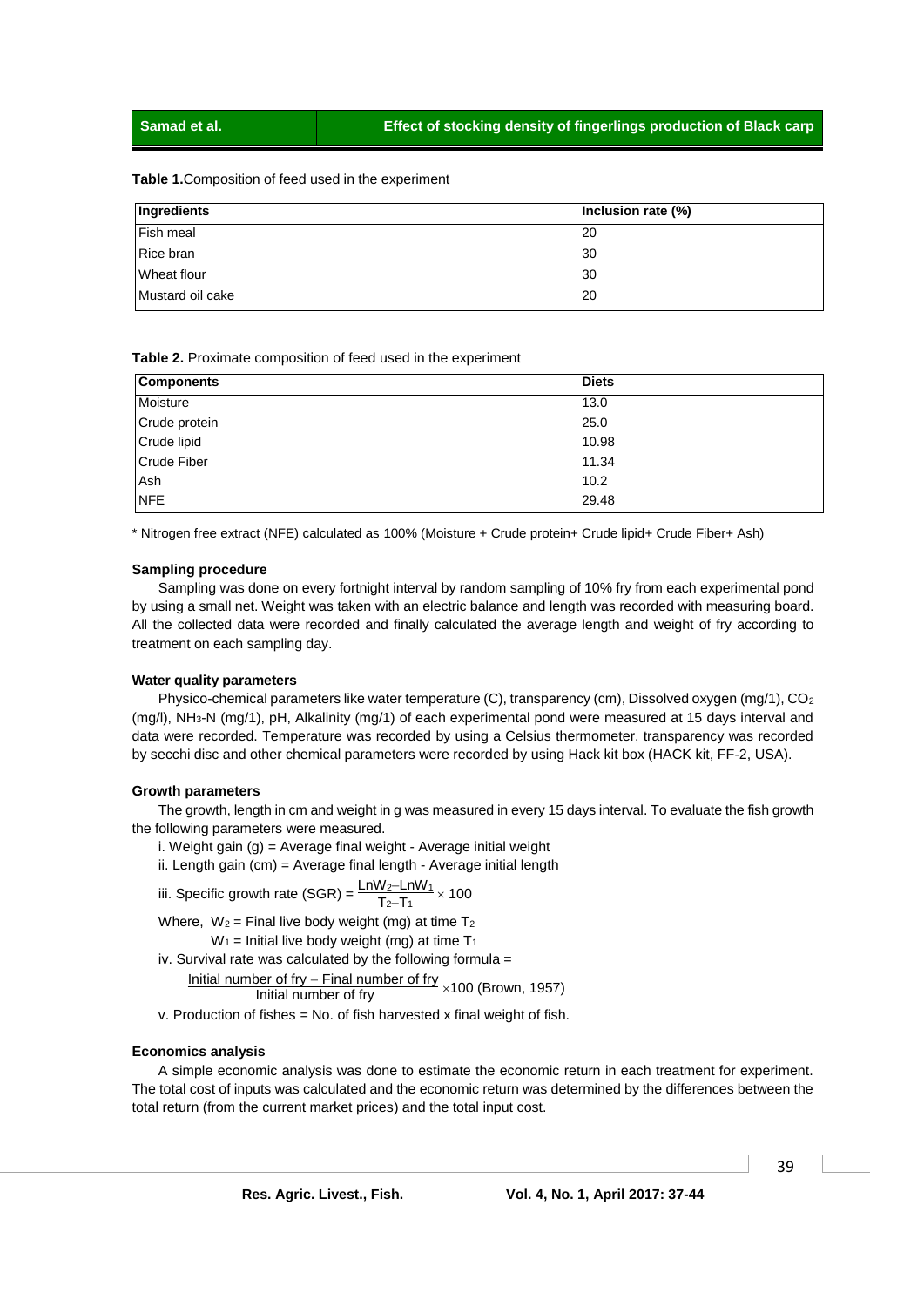#### **Statistical Analysis**

For the statistical analysis of data collected, one-way analysis of variance (ANOVA) was performed using the SPSS (Statistical Package for Social Science, evaluation version-15.0). Significance was assigned at the 0.05% level. The mean values were also compared to see the significant difference through DMRT (Duncan Multiple Range Test) after Zar (1984).

## **RESULTS**

#### **Water quality parameters**

Water quality parameters were monitored fortnightly. Water temperature, water transparency, dissolved oxygen, free carbon dioxide, pH, ammonia-nitrogen and total alkalinity of water varied from 29.12±0.02 to 32.02±0.0.04°C, 24.70±0.44 to 34.30±0.4 cm, 4.40±0.21 to 5.46±0.17 mg/1, 2.69±0.21 to 3.39±0.03 mg/1, 7.61±0.02 to 7.97±0.24, 0.09±0.0.01 to 0.14±0.003 mg/1and 89.78±0.89 to 107.0±5.19 mg/1respectively. Water temperature, water transparency, dissolved oxygen, free carbon dioxide, pH, ammonia-nitrogen and total alkalinity of water were not significantly (p<0.05) different among the parameters. Variation in the mean values of water quality parameters in three different treatments were showed in table 03.

**Table 3.**Variations in mean values of physico-chemical characteristics under different treatments during the study period

| <b>Treatments</b> |                               |                               |                               |
|-------------------|-------------------------------|-------------------------------|-------------------------------|
| <b>Parameters</b> | T1                            | T <sub>2</sub>                | T3                            |
| Temperature (°C)  | $30.69 \pm 0.61$ <sup>a</sup> | $30.55 \pm 0.54$ <sup>a</sup> | $30.61 \pm 0.61^a$            |
| Transparency (cm) | $29.38 \pm 1.67$ <sup>a</sup> | $28.86 \pm 1.41$ <sup>a</sup> | $30.22 \pm 0.69^a$            |
| $DO$ (mg/l)       | $4.86 \pm 0.21$ <sup>a</sup>  | $5.07 \pm 0.14$ <sup>a</sup>  | $5.11 \pm 0.16^a$             |
| $CO2$ (mg/l)      | $3.08 \pm 0.14$ <sup>a</sup>  | $2.98 \pm 0.07$ <sup>a</sup>  | $3.31 \pm 0.21$ <sup>a</sup>  |
| pH                | $7.76 \pm 0.03$ a             | $7.82 \pm 0.07$ <sup>a</sup>  | $7.72 \pm 0.04$ <sup>a</sup>  |
| Alkalinity        | $99.46{\pm}4.00^a$            | $97.86 \pm 3.33$ <sup>a</sup> | $94.20 \pm 2.09$ <sup>a</sup> |
| $NH3-N$           | $0.11 \pm 0.02$ <sup>a</sup>  | $0.13 \pm 0.01$ <sup>a</sup>  | $0.13 \pm 0.01$ <sup>a</sup>  |

Figures in a row bearing common letter do not differ significantly (p<0.05)

#### **Growth performance of fish**

In the present experiment there was no significant ( $P<0.05$ ) difference in initial weight of fish under different treatments. The average final weights were  $12.74\pm0.04g$ ,  $11.18\pm0.08g$  and  $10.22\pm0.06g$  in T<sub>1</sub>, T<sub>2</sub> and T<sub>3</sub> respectively. Weight increments were statistically significant among the treatments. The highest growths in weight were observed in T<sub>1</sub> (12.74±0.04) and lowest in T<sub>3</sub> (10.22±0.06). Similarly, the mean length gain in treatments  $T_1$ ,  $T_2$  and  $T_3$  were 11.03±0.04, 9.34±0.04 and 8.23±0.05 cm respectively. The highest growths in length were noticed in T<sub>1</sub> (14.03±0.04cm) and the lowest in T<sub>3</sub> (11.23±0.05cm). The recorded mean specific growth rate after 60 days of experiment of treatments  $T_1$ ,  $T_2$  and  $T_3$  were  $3.57\pm0.06$ ,  $3.35\pm0.01$  and  $3.20\pm0.009$ (table 4) respectively, which were significantly (P<0.05) different among the treatments. The significantly  $(P<0.05)$  highest SGR (%, bwd<sup>-1</sup>) value  $3.57\pm0.006$  was recorded treatment T<sub>1</sub> while the lowest  $3.20\pm0.009$  was obtained in T<sub>3</sub>. The survival rate (%) in different treatments was fairly high. The survival ranged between  $77.17\pm0.66$  to  $91.33\pm0.33$ . Significant (P<0.05) different survival rate were found among the treatments. The production of *M. piceus* ranged between 1286.6 $\pm$ 100.19 (T<sub>3</sub>) to 1690.8 $\pm$ 106.5 (T<sub>1</sub>) kg/ha/60days in different treatments.

#### **Economic analysis**

A simple economic analysis was performed to estimate the net profit from this culture operation. The cost of production was based on the local wholesale market price of the input used of the year 2013.The cost of leasing ponds was not included in the total cost. The cost of different inputs and economic return from the sale of fishes in different treatments are summarized in table 05. The total cost of inputs and profit per hectare were

40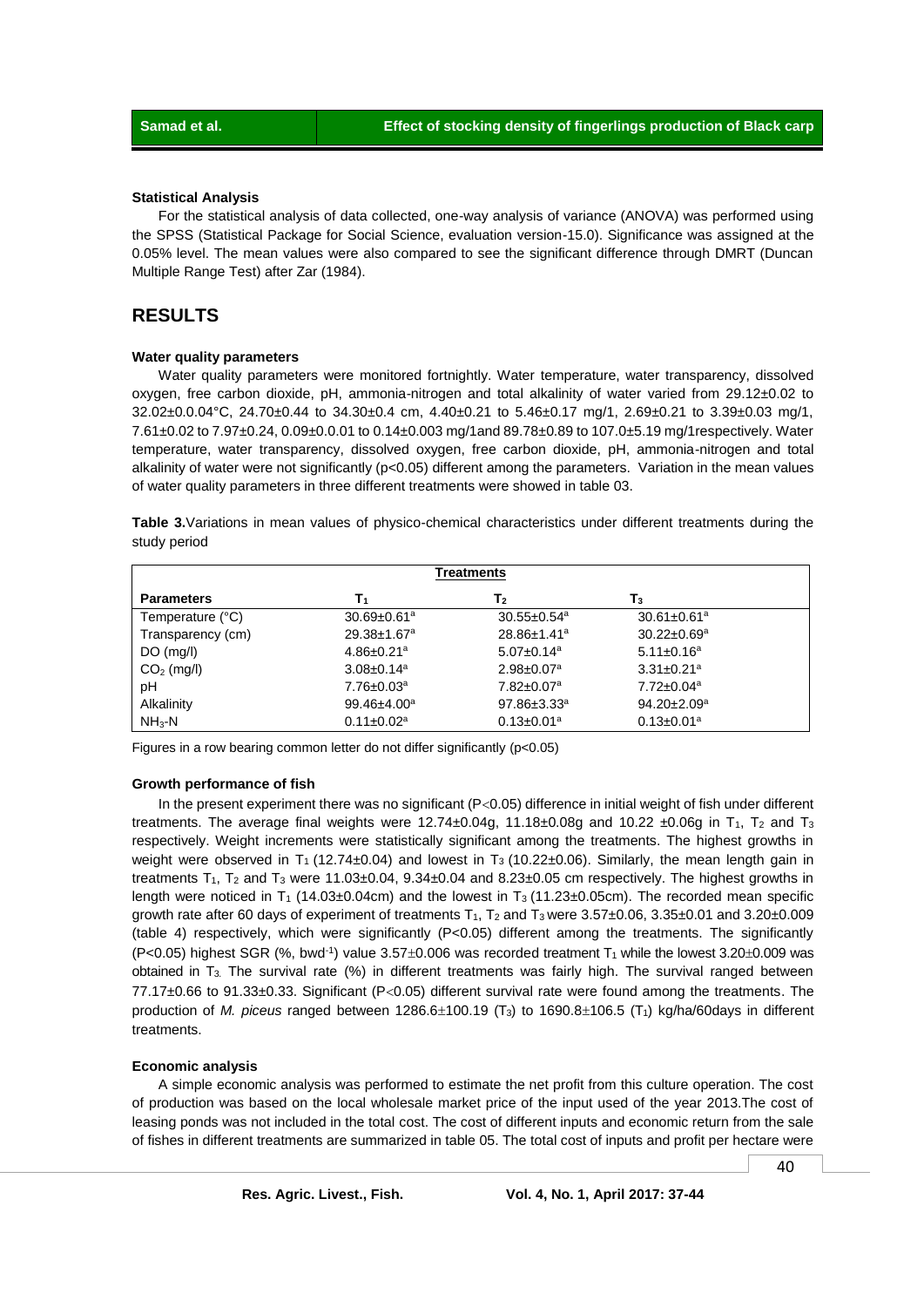**Samad et al. Effect of stocking density of fingerlings production of Black carp**

significantly different (P<0.05) among the treatments. The cost input was lowest in T<sub>1</sub> treatment followed by T<sub>2</sub> and  $T_3$ . The net profit was highest in  $T_1$  treatment and lowest in  $T_3$  treatment which was significantly different among the treatments, cost and benefit ratio were calculated 1:1.41, 1:0.84, 1:0.48 among  $T_1$ ,  $T_2$  and  $T_3$ respectively.

**Table 4.** Growth and production performance of *M. piceus* under different treatments during the study period

| <b>Growth parameters</b>       | <b>Treatments</b>             |                            |                                  |  |
|--------------------------------|-------------------------------|----------------------------|----------------------------------|--|
|                                | $T_1$                         | T <sub>2</sub>             | $T_3$                            |  |
| Weight gain (g)                | $11.24 \pm 0.04$ <sup>a</sup> | $9.68 \pm 0.08^b$          | $8.1 \pm 0.06$ <sup>c</sup>      |  |
| Length gain (cm)               | $11.03 \pm 0.04$ <sup>a</sup> | $9.34 \pm 0.04^b$          | $8.23 \pm 0.05$ °                |  |
| $SGR(\%$ , bwd <sup>-1</sup> ) | $3.57 \pm 0.006^a$            | $3.35 \pm 0.01^b$          | $3.20 \pm 0.009$ <sup>c</sup>    |  |
| Final weight (g)               | $12.74 \pm 0.04$ <sup>a</sup> | 11.18±0.08 <sup>b</sup>    | $10.22 \pm 0.06^{\circ}$         |  |
| Final length (cm)              | $14.03 \pm 0.04$ <sup>a</sup> | $12.34 \pm 0.04^b$         | $11.23 \pm 0.05$ °               |  |
| Survival rate (%)              | $91.33 \pm 0.88$ <sup>a</sup> | 79.83±0.44 <sup>b</sup>    | $77.17 \pm 0.6^{\circ}$          |  |
| Yield (kg/ha/60 days)          | $1690.8 \pm 106.5^a$          | 1413.7±181.84 <sup>b</sup> | $1286.6 \pm 100.19$ <sup>c</sup> |  |

Figures in a row bearing common letter(s) do not differ significantly (p<0.05)

| Table 5. Input cost and profit from M. piceus for 60 days in ponds of three different treatments |  |  |  |  |
|--------------------------------------------------------------------------------------------------|--|--|--|--|
|--------------------------------------------------------------------------------------------------|--|--|--|--|

| <b>Components</b>                | <b>Treatments</b>            |                          |                                |
|----------------------------------|------------------------------|--------------------------|--------------------------------|
|                                  | T <sub>1</sub>               | T,                       | $\mathsf{T}_3$                 |
| Initial pond preparation (Tk/ha) | 32110.4±00 <sup>a</sup>      | 32110.4±00 <sup>a</sup>  | $32110.4 + 00^a$               |
| Fry cost (Tk/ha)                 | 237112±00°                   | 266760±00 <sup>b</sup>   | 296400±00 <sup>a</sup>         |
| Feed cost (Tk/ha)                | 56285.4±2.48 <sup>c</sup>    | $57422.4 + 1.03b$        | 58529.4±3.26 <sup>b</sup>      |
| Operational cost (Tk/ha)         | $10150 + 00a$                | $10150 + 00a$            | $10150 + 00a$                  |
| Total cost (Tk/ha)               | $336155 + 32.04^c$           | $366250 + 14.15^b$       | 397387±8.45ª                   |
| Total income (Tk/ha)             | $811584 + 3.28$ <sup>a</sup> | 672075+3.32 <sup>b</sup> | $587835.5 + 6.15^{\text{a}}$   |
| Net profit (Tk/ha)               | $475428.58 + 3.25^a$         | $305819.8 + 3.32^b$      | $190138.5 + 6.15$ <sup>c</sup> |
| <b>CBR</b>                       | $1.41 \pm 0.01^a$            | $0.84 \pm 0.009^{\rm b}$ | $0.48 \pm 0.02$ <sup>c</sup>   |

Figures in a row bearing common letter(s) do not differ significantly (p<0.05), \*Leasing cost is not included

# **DISCUSSION**

### **Water quality parameters**

The mean values of secchi disk depth (cm) among the treatments were  $28.86\pm1.41$ ,  $29.38\pm1.67$  and 30.22±0.69 cm in treatments T1, T<sup>2</sup> and T<sup>3</sup> respectively. Consistently higher transparency depth was recorded in T3, which might be due to the reduction of the plankton population by higher density of fish (Haque *et al.*, 1993; 1994). Boyd (1990) recommended a transparency between 15 cm to 40 cm as appropriate for fish culture. Wahab *et al*. (1995) suggested that the transparency of productive water should be 40 cm or less. The mean values of water temperature in treatment T<sub>1</sub>, T<sub>2</sub> and T<sub>3</sub> were  $30.69\pm0.61^{\circ}$ C,  $30.55\pm0.54^{\circ}$ C,  $30.61\pm0.61^{\circ}$ C respectively Quddus and Banerjee (1989) denoted that the water temperature between 29°C and 32°C is suitable for the faster growth of fish spawn and aquatic organisms under natural conditions. Rahman *et al.* (1992) also found water temperature ranged 25.5°C to 30.0°C, which is favorable for fish culture. The range of temperature (30.55–30.69°C) in the experimental ponds were within the acceptable range for nursing of fry and fingerlings of warm water fishes that agreed well with the findings of Haque *et al.* (1993; 1994), Kohinoor *et al.*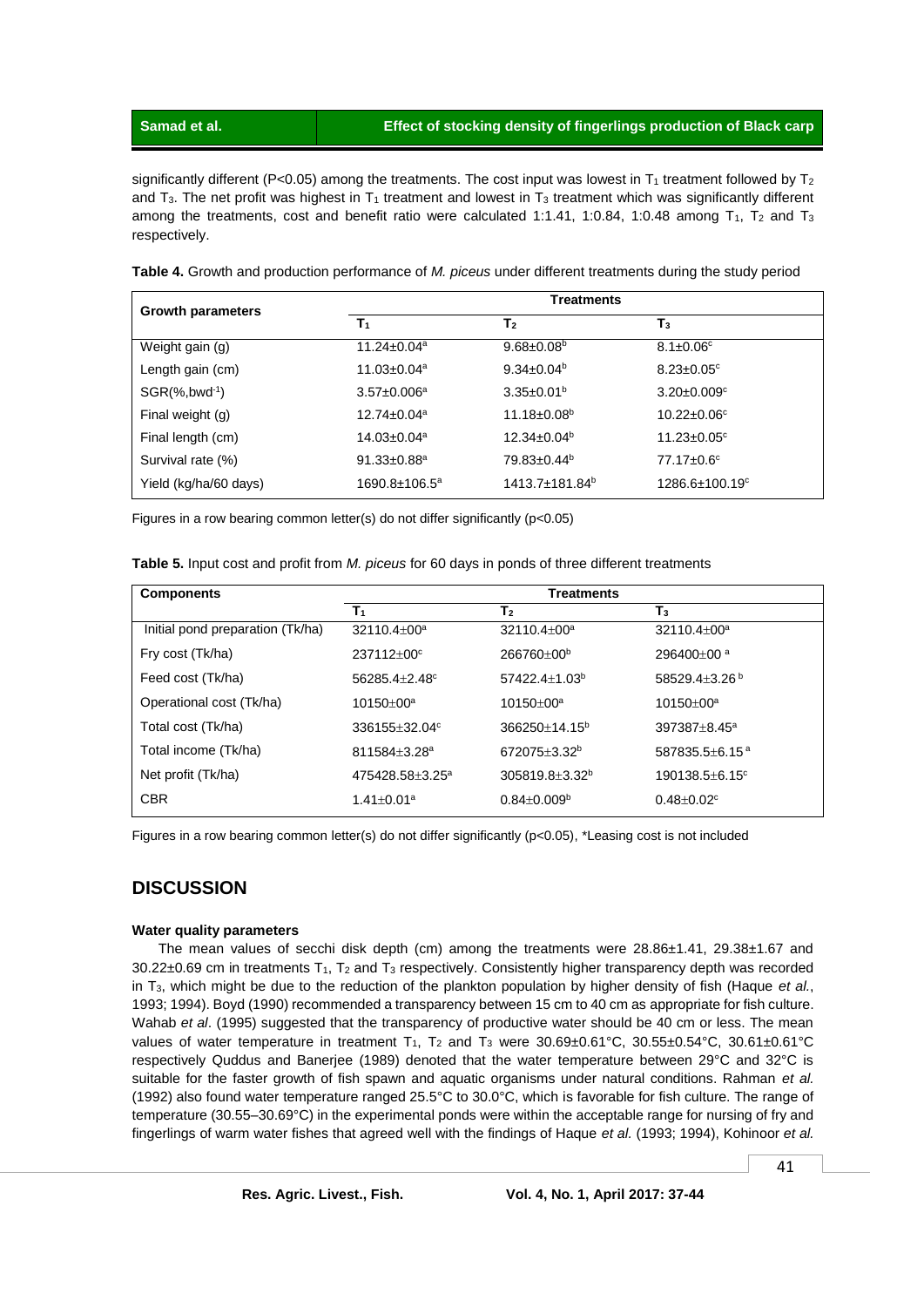(2001), Rahman (2005) and Britz and Hecht (1987).In the present study the DO content in water was 4.86±0.21 to 5.11±0.16 mg/l. More or less similar results were reported by Hossain (2000) and Kohinoor *et al* (2001) study two ponds where they recorded DO values of fish ponds ranged from 3.8 to 6.9 mg/L and 2.04 to 7.5 mg/L respectively.

According to Rahman (1992) DO content of a productive pond should be 5 mg/l or more. The mean values of pH in treatments  $T_1$ ,  $T_2$  and  $T_3$  were 7.76 $\pm$ 0.03, 7.82 $\pm$ 0.07 and 7.72 $\pm$ 0.04 respectively. The pH values of the present study are also agreed with the findings of Hossain *et al.,* (2013), Chakraborty and Mirza (2007), Kohinoor *et al.* (1994)

In the present study mean values of total alkalinity were 99.46±4.00, 97.86±3.33 and 94.20±2.09 mg l<sup>-1</sup> in treatment  $T_1$ ,  $T_2$  and  $T_3$ , respectively. The findings of the present study are in agreement with those of Islam (2002), Rahman and Rahman (2003), and Rahman *et al.* (2004, 2005). The mean values of ammonia-nitrogen were 0.11±0.02, 0.13±0.01 and 0.13±0.01 mg l<sup>-1</sup> in T<sub>1</sub>, T<sub>2</sub> and T<sub>3</sub> respectively. Kohinoor *et al.* (2001) recorded ammonia-nitrogen ranging from 0.01 to 1.55 mg/L in monoculture ponds. However, the present level of ammonia-nitrogen content in the experimental ponds is not lethal to the fish (Kohinoor *et al*., 2001). So, in the present study ammonia-nitrogen value was suitable for fingerling rearing. The mean value of  $CO<sub>2</sub>$  of water varied from 2.98 $\pm$ 0.07 to 3.31 $\pm$ 0.21 in T<sub>1</sub>, T<sub>2</sub> and T<sub>3</sub> treatment respectively. DoF (2008) found that free CO<sub>2</sub> level of 1.04-29.49 mg/l which were more or less similar to the present study.

#### **Growth and production performances**

Growth in terms of final length, length gain, final weight gain and specific growth rate of fingerlings of *M. piceus* were significantly higher in T<sub>1</sub> where stocking density of fingerlings is 59280/ ha was low compared to these of  $T_2$  66690/ha and  $T_3$  (74100/ha) although the same food was applied at on equal ratio in all the treatment. Stocking density had previously been observed to have a direct effect on growth of fish (Islam 2002; Rahman *et al.,* 2004). High stocking density of larvae in combination with abundant food in the rearing system might produce a stressful situation if not from the build-up of metabolites than from competitive interaction (Haque *et*   $al.$ , 1994). Significantly higher survival rate of fingerlings was obtained in  $T_1$  (91.33 $\pm$ 0.88), where the stocking density was low compared to those in  $T_2$  (79.83 $\pm$ 0.44) and  $T_3$  (77.17 $\pm$ 0.6). The causes from decreasing survival rates in those treatments were well as competition for food and space in the experimental ponds. This agrees well in the findings of Kohinoor *et al.,* (1994) and Rahman *et al.,* (2005) during fry rearing experiments of various carp species.

In the present study, significantly higher net production of fingerling were obtained from ponds stocked with 59280 fingerlings/ha than those from the ponds stocked with 66690 fingerling/ha and 74100/ha, including that the growth and percentage of survival decreased with increasing stocking density. The results in the present experiment are very close to those of Saha *et al.* (1988) who obtained a gross production of 1385.15 to 1995.60 kg/ha by 8 weeks rearing of Ruhu (*Labeo rohita*) fingerlings at 60000 to 80000/ ha stocking density. Similar production of 1869.1 kg/ha-1 by rearing of *Labeo calbasu* fingerlings for 8 weeks at a stocking density of 80000 fingerlings/ha. Significantly high numbers of fingerlings were produced in  $T_1$  where the stocking density was lower than those in  $T_2$  and  $T_3$ . The higher market price of larger fingerlings produced in ponds with 59280 fingerling/ha substantially increased the net benefit compared to those obtained from the smaller fingerlings produced at higher stocking density

Among the treatments, the highest production was also found in  $T_1$  and consequently provides the highest net profit (Tk.475428.58±3.25) with T<sub>1</sub>where fishes were stocked at 59280/ha. Similarly, the net profit in treatment T<sub>2</sub> was (Tk. 30581908±3.32) and lowest in T<sub>3</sub> (Tk./ha 190138.5±6.15).Cost benefit ratio(1.41±0.01) was also higher in T<sub>1</sub> which was significantly different among the treatment. . The finding is more or less similar to the finding with Bob Manuel and E.S, Erondu (2010) who found CBR of nile tilapia *O. niloticus*as 1.60-2.03 and Ali *et al.* (2011) found CBR as 2.60 Tk. Overall, the highest growth, survival, production and benefit of fingerlings were obtained in ponds with 59280 fingerlings/ha compared to the ponds with higher stocking densities.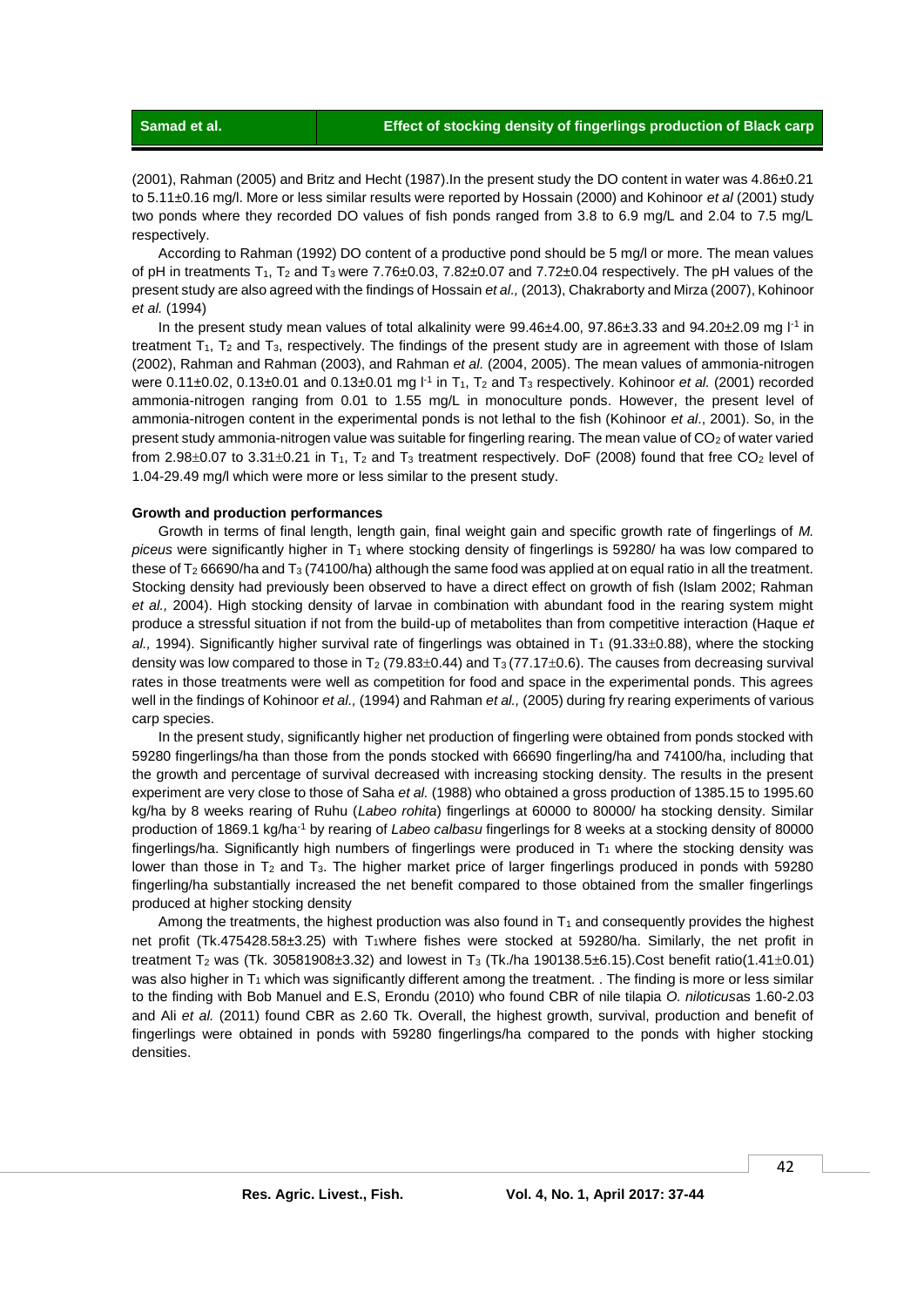## **ACKNOWLEDGEMENTS**

We express our gratitude to Department of Fisheries, Rajshahi University, Bangladesh for the facilities provided to carry out this research work.

## **REFERENCES**

- 1. Ali MS, MA Hossain, and MN Naser, 2011. Species suitability for small scale cage aquaculture in river ecosystem of northern Bangladesh. Bangladesh Journal of Progressive Science and Technology, 9: 197-200.
- 2. Banerjee SM, 1967. Water quality and soil conditions of fishponds in some states at India in relation to fish production. Indian Journal of Fisheries, 14: 115-155
- 3. Bhuyan B R, 1970.Physico-chemical qualities of water of some Ancient tanks in Sibsagar, Assam. Environmental Health, 12: 129-134
- 4. Bob-Manuel FG and ES Erondu, 2010. Yeast single cell protein in the diet of *Oreochromis niloticus* (L) fingerlings: An economic evaluation. African Journal of Biotechnology, 10: 18581-18584
- 5. Boyd CE, 1990. Water Quality in Ponds for Aquaculture. Birmingham Publishing Co. Birmingham, Alabama, USA. 477 pp.
- 6. Britz P J and T Hechet, 1987. Temperature preferences and optimum temperature for growth of African catfish (*Clarias gariepinus*) larvae and post larvae. Aquaculture*,* 63: 205-214
- 7. Brown M E, 1957. Experimental studies on growth. Vol.1, Academic press, New York, 361-400 pp.
- 8. Chakraborty BK and MJA Mirza, 2007. Effect of stocking density on survival and growth of endangered bata, *Labeo bata* (Hamilton–Buchanan) in nursery ponds. Aquaculture, 265: 156-162.
- 9. DoF, 2008. Matsha Pakkah Shankalan*,* Department of Fisheries, Ministry of Fisheries and Livestock, Government of the People's Republic of Bangladesh, pp. 79-81.
- 10. Haque MZ, Rahman MA and M.M Hossain, 1993. Studies on the effect of stocking densities on the growth and survival of mrigal (*Cirrhinus mrigala*) fry in rearing ponds. Bangladesh Journal of Zoology, 21: 51-58.
- 11. Haque MZ, Rahma MA., Hossain, MM and MA Rahman, 1994. Effect of stocking densities on the growth and survival of mirror carp, *Cyprinus cerpio* var. *Specularis* in rearing ponds. Bangladesh Journal of Zoology, 22: 109-116.
- 12. Hossain MY, 2000. Effects of iso-phosphorus organic and inorganic fertilizer on water quality parameters and biological production. M.S. Thesis, Department of Fisheries Management, BAU, Mymensingh-2202, pp 74.
- 13. Hossain MI, S Ahmed, MS Reza, MY Hossain, M Islam, A Jesmin and R Islam, 2013. Effects of organic fertilizer and supplementary feeds on growth performance of silver carp (*Hypophthalmichthys molitrix*) and bata (*Cirrhinus reba*) fry in nursery ponds. International Journal of Research in Applied, Natural and Social Sciences (IJRANSS), 1: 117-124.
- 14. Huang WB and TS Chiu, 1997. Effects of stocking density on survival, growth, size variation, and production of Tilapia fry. Aquatic Research*,* 28: 165-173.
- 15. Islam MS 2002. Evaluation of supplementary feeds for semi-intensive pond culture of mahseer, *Tor putitora* (Hamilton). Aquaculture*,* 212: 263-276.
- 16. Jhingran VG and RSV Pullin, 1985. A Hatchery Manual for the Common Carpu, Chinese and Indian Majors Carps. ICLARM Studies and Reviews, vol. II. 191 pp.
- 17. Kohinoor AHM, MZ Haque, MG Hussain and MV Gupta, 1994. Growth and survival of Thai punti, *Puntius gonionotus* (Bleeker) spawn in nursery ponds at different stocking densities. Journal of Asiatic Society of Bangladesh, Science*,* 20: 65–72.
- 18. Kohinoor AHM, Wahab MA, Islam ML and SH Thilsted, 2001. Culture potentials of mola (*Amblypharyngodon mola*), chela (*Chela cachius*) and punti (*Puntius sophore*) under monoculture system. Bangladesh Journal of. Fisheries Research, 5: 123-134.